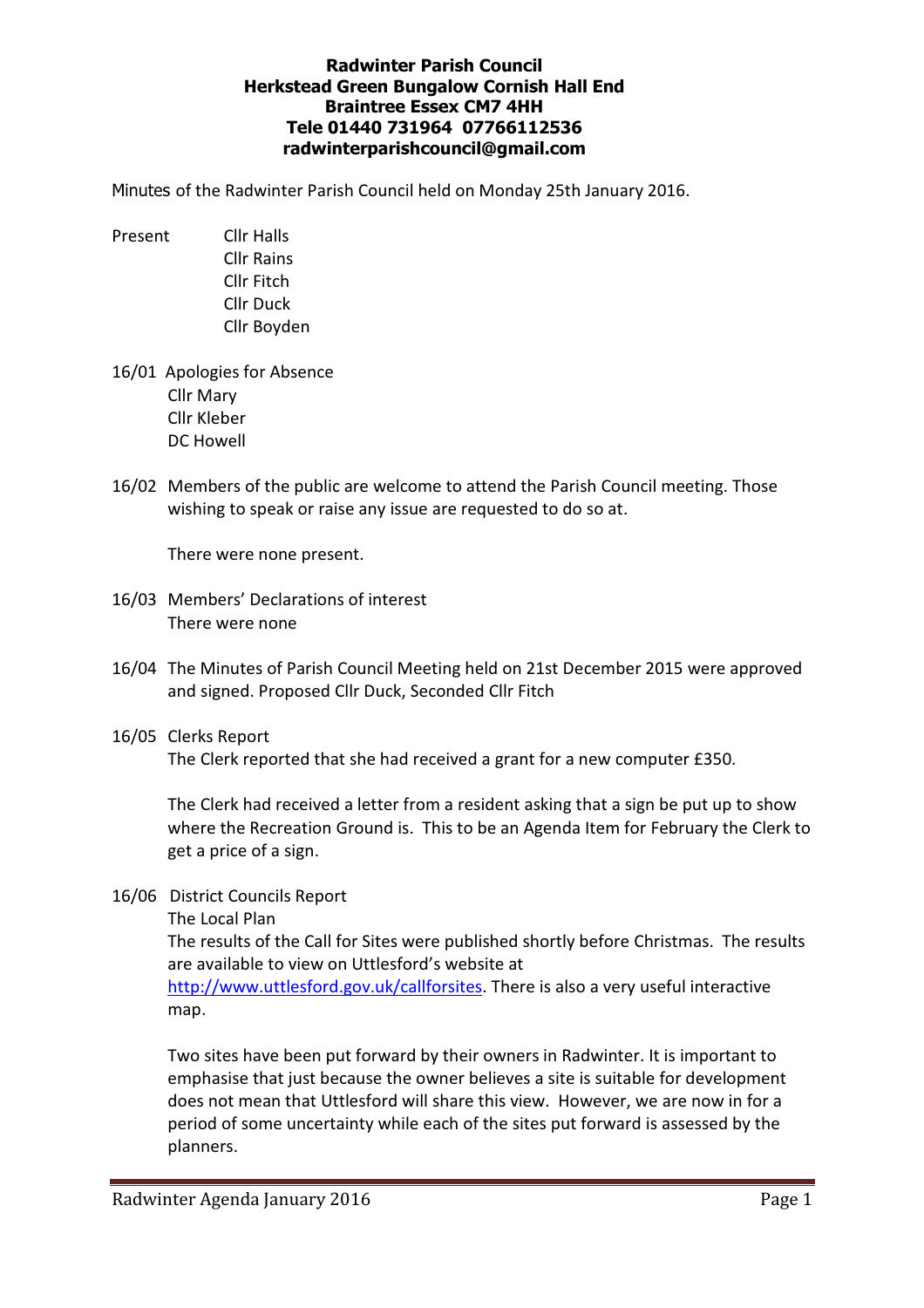There will be a further consultation in November - December 2016 on the Local Plan (this will include details of the sites that have been selected for development). The Local Plan will then be submitted in March 2017, with the public examination by the Inspector in August-September 2017. As you are aware, the 'Local Plan Issues and Options Consultation', which closed on  $4<sup>th</sup>$  December 2015, forms a critical part in the preparation of the Local Plan and how each site put forward by their owners is assessed.

# Uttlesford's Finances

 As the Member for Finance I have been busy in recent weeks preparing the budget for Uttlesford for the new financial year, starting on 1 April 2016, and also preparing a Medium Term Financial Strategy for the Council through to 2020/21. The Chancellor's Autumn Statement and subsequent announcements by the Government have made the task particularly challenging this year. There has been a general change in the way district councils are financed – though for local residents the one constant remains Council Tax. In particular, the Government has announced a major reduction in our core source of finance from Central Government – the so called 'New Homes Bonus'. Uttlesford has been identified as the Council in the whole of England that is likely to be worst affected by this change.

 The new financial year (2016/17) looks to be fine, and perhaps even 2017/18 will be manageable. However, put bluntly, thereafter we face some real challenges. Putting together a balanced budget is beginning to feel like one of those party tricks that just gets more difficult each year. However, I am determined to do everything I can to protect front-line services.

# Fly tipping and litter

 Like you, I am thoroughly depressed by the amount of rubbish that litters the roads in our parish. I drive a lot for work and, on balance, I think that Uttlesford is not as bad as many other areas. Nevertheless, it is real problem. Uttlesford currently spends about £300,000 a year on litter picking and there have been two unpleasant instances of fly-tipping in the Ward in the last few weeks which I am pleased were promptly sorted by Uttlesford. I know Radwinter WI are planning a litter pick as part of the Clean for the Queen campaign. I have been pleased to help them with a small grant.

# 16/07 County Councillors

 The County Council is working through the implications of the recent Government settlement of grants for local authorities, and Essex has been particularly badly hit. Consequently my colleagues on the Cabinet have been working hard across their portfolios to see where further savings can be made ahead of next months budget meeting and agreeing of the level of Council Tax. Early indications are that there may be an increase as this is the only way to ensure key services remain in place.

 The other element is the ability to separately precept for adult social care. Again this seems a real possibility, but the council leader, Cllr Finch is having regular meetings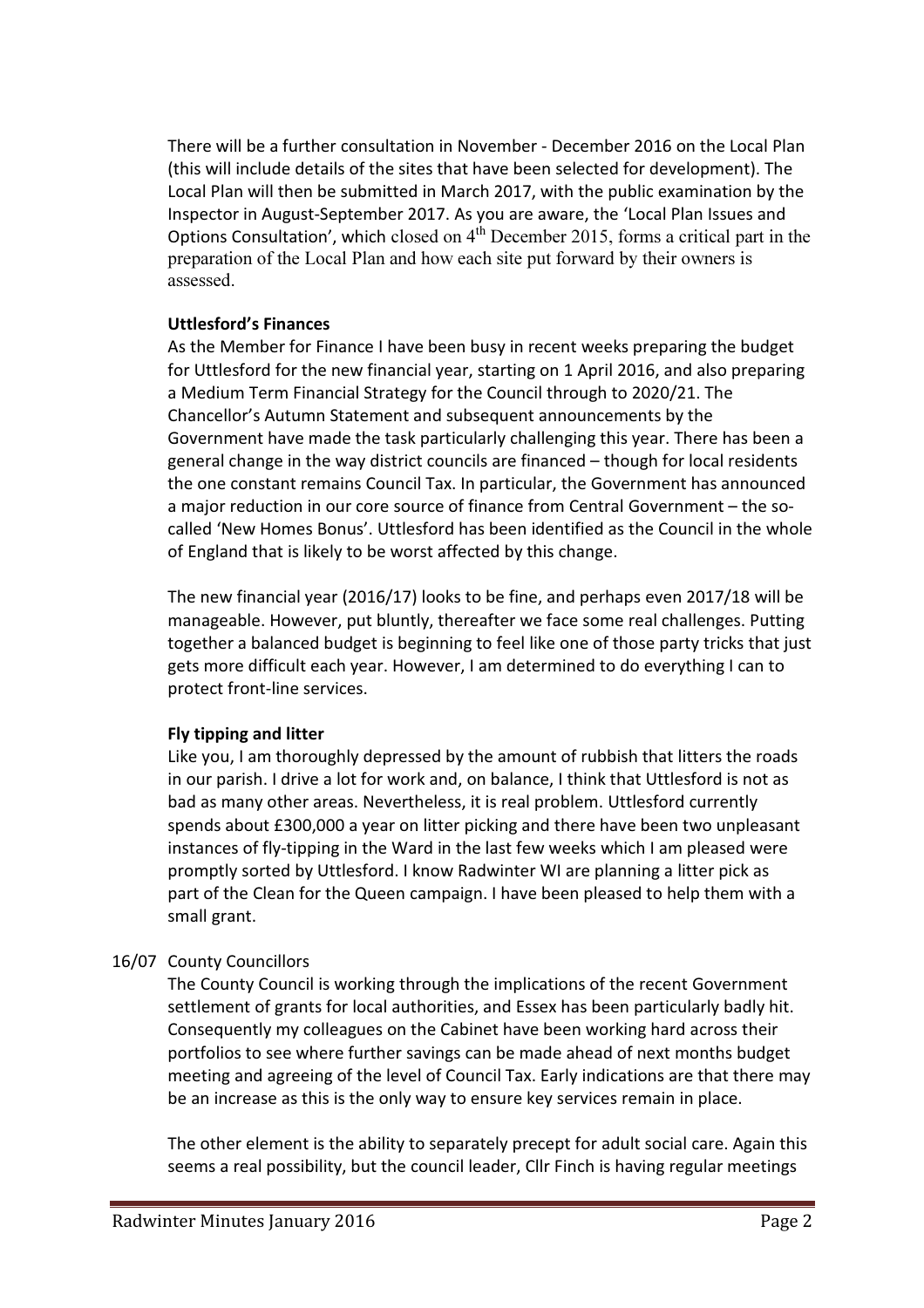with Government ministers to seek some sort of relief around the social services budget.

- 16/08 Recreation Ground:
	- 16/08.1 Recreation Ground Entrance Cllr Halls has spoken to Jeremy about doing a drawing of the entrance to the Recreation Ground
	- 16/08.2 Recreation Ground

 The Recreation Ground Committee have ordered a Zip Line and asked that the Parish Council pay for it out of the money for the new development.

## 16/08.3 Recreation Ground Car Park to receive update The Clerk to get quotes for marking the Parking bays

#### 16/9 Finance:

| To agree the following payments: |                                               |                                                                          |     |
|----------------------------------|-----------------------------------------------|--------------------------------------------------------------------------|-----|
| 16/9.1                           | Cathryn Carlisle -                            | salary                                                                   | 8   |
| 16/9.2 £85.20 E-on               |                                               | Electricity                                                              | d/d |
|                                  | 16/9.3 £23.00 Cathryn Carlisle                | <b>Clerk Expenses</b>                                                    | 9   |
| 16/9.4 £48.38 A & J Lighting     |                                               | Maintenance                                                              | S/O |
|                                  | 16/9.5 £968.94 Uttlesford DC                  | Green Skip                                                               | 10  |
|                                  | 16.9.6 £201.79 Radwinter Over 60's Xmas Lunch |                                                                          | 11  |
| 16/9.6 £516.00 TBS Hygiene       |                                               | Dog Bins                                                                 | 12  |
|                                  |                                               | Invoices were checked by Cllr Fitch, payments were agreed by all members |     |

- 16/9.6 Monthly Budget and Bank Reconciliation Cllr Fitch checked the Bank Statement to the Bank Reconciliation.
- 16/9.7 Bank Account No Update
- 16/9.8 Budget sheet for 2016/17 to set the budget for 2016/17 The Councillor agreed to set the Precept for 2017-17 at £13,598.61 Which in an increase of 1.01%, which works out at £52.16 per household.
- 16/10 Recent Planning Applications:
	- 16/10.1 Planning Applications There are none

of the council present.

- 16/10.2 Planning Results There are none
- 16/10.3 New Development of East View The hedge has been taken down near the Walden Road.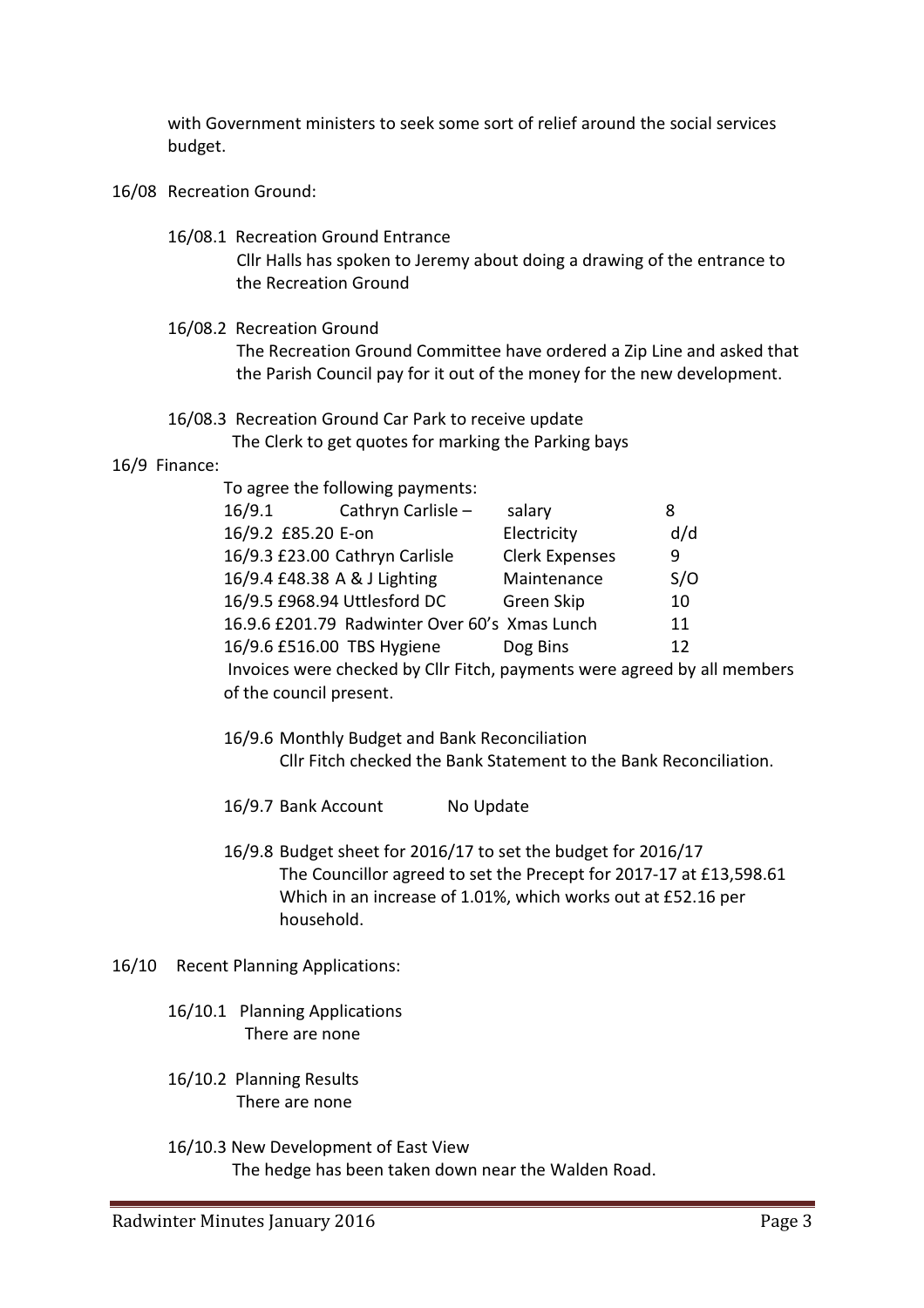### 16/11 Highways: Updates

 The finger post has rotted away and needs replacing Clerk to report on the Ashdon Road.

The High Path between Hall Farm and Maple End needs clearing Clerk to report.

## 16/12 Stocking Green

Cllr Halls will talk to David Low.

16/13 To look into a five year plan on what the Parish Council would like to achieve. This to be talked about in the Neighbourhood Plan.

#### 16/14 Website and Broadband

 Cllr Fitch will be in contact with Stephen Graves to see if he can get copies of all the historical minutes to put on the website.

#### Broadband

 The Clerk has arranged for County Broadband to have a meeting in the Village Hall on Monday 7th March at 7.30 pm. Posters are up, Notice has gone in the Ambo also its gone on the website and The Village email group.

 The Clerk has had an email from Paul Camp with regards to the Village Hall Committee putting in Broadband into the Village Hall. Mr Camps asked if there was a line into the upstairs office, and what sort of contract the PC has with BT. The Clerk met with Mr Camps prior to the meeting to look at whats up in the office there is a phone line but we're not sure if the phone is working. Mr Camps will get this check out. The Parish Council were happy to let the VH Committee take this on but they would like to keep the broadband separate. The Parish Council suggests that we pay for the Broadband and bill the VHC.

- 16/15 Reports from Councillors with matters affecting the village
- 16/16 Village Furniture Cllr Mary no report

## 16/17 Neighbourhood Plan

 A meeting was held on the 18th January with Sarah Sapsford from the RCCE the Parish Council has decided to go ahead with a Neighbourhood Plan; Cllr Fitch proposed this it was seconded by Cllr Rains.

Cllr Fitch to put something in the Ambo regarding the Plan.

## 16/18 Other updates

16/19 Date of next Meeting 29th February 2016